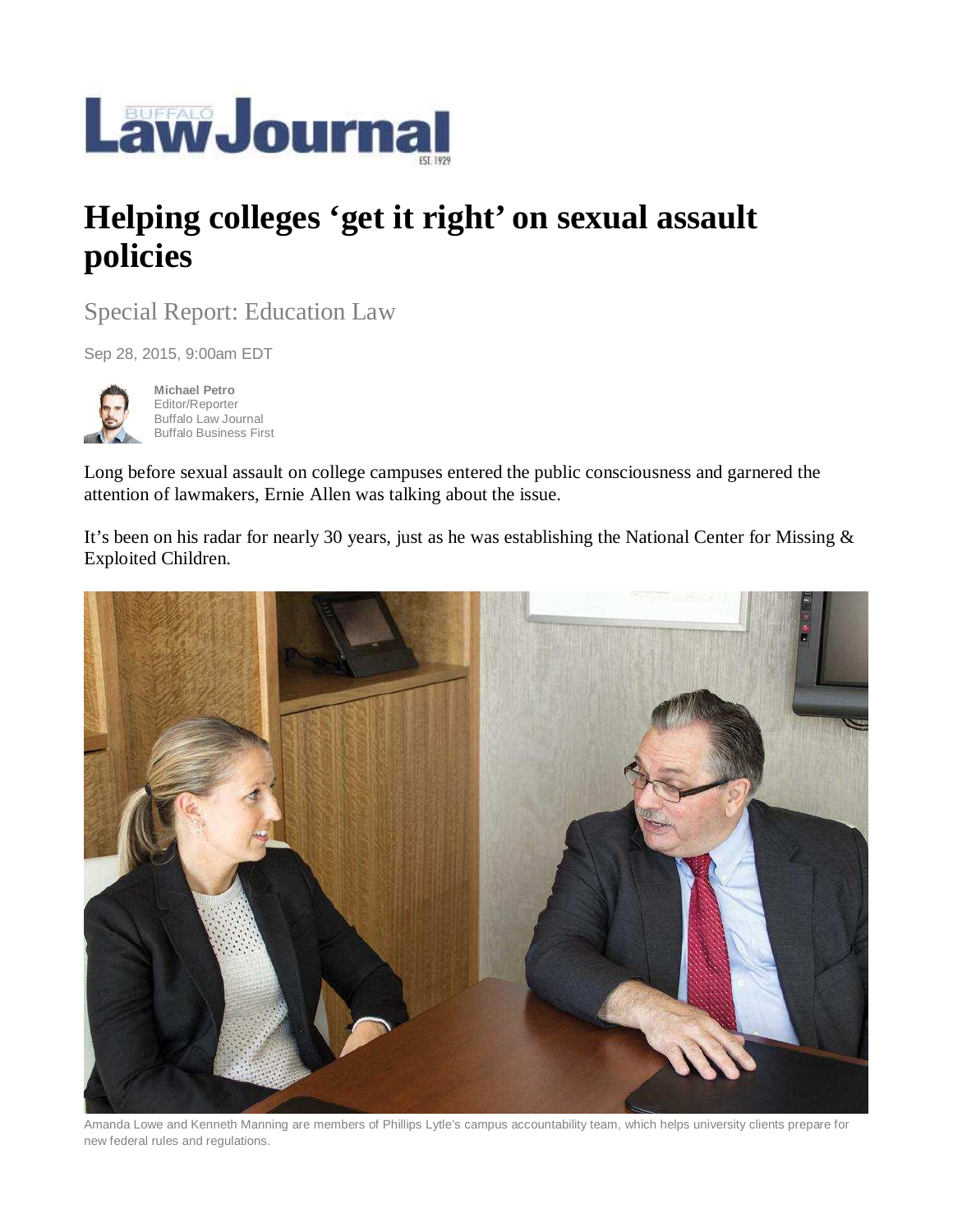Now retired from the center and its international sister organization, he often speaks on the subject as a consultant and adviser to government and corporations.

He said people sometimes have a difficult time understanding that the single most victimized segment of the U.S. population is the demographic on college campuses.

"I've been talking about this for a long time," said Allen, in town last month as part of a Phillips Lytle educational summit on the prevention and response to sexual misconduct. "You have kids, in most cases, who are away from home for the first time, have a sense of immortality ... and there is a propensity to drink. They think that they're in a safe and secure setting."

He pointed to President Barack Obama's creation last year of the Task Force to Protect Students from Sexual Assault, as well as reports that say one in five female college students is a victim of sexual assault. A recent study by The Washington Post and Kaiser Family Foundation conducted empirical research of college campuses.

"This is a societal issue larger than just campuses, but sexual assault on college campuses is higher in incidents than sexual assault is in the rest of society," Allen said. "There is particular risk for this segment, and part of it is the whole premise about the vulnerability of these youngsters. It's just something America has to come to grips with."

With greater numbers of incidents being reported and grabbing national media attention, state lawmakers have responded. On top of amendments to the federal Clery Act, legislation enacted in July as part of the Enough is Enough initiative requires New York colleges to adopt a credible plan and follow certain procedures to be in compliance, some as soon as October.

The Phillips Lytle summit was intended to raise awareness about policies and procedures, proper investigations and comprehensive training, as well as compassionate and fair responses when incidents do occur.

Allen said he was encouraged by the response: Just about every higher-education institution in Western New York was represented. He saw everyone from university presidents, members of boards of trustees and Title IX coordinators to heads of campus security, representatives of victim services and athletic directors.

"What you tend to encounter is something akin to denial. School administrators say, 'This isn't a problem at our school. This isn't a problem in our community.' We didn't hear that at all in Buffalo," Allen said. "What I saw was a cross-section of policymakers and decision makers who cared, who are nervous about this and are trying real hard to be prepared and do the right things. They're eager for advice and assistance in how to do the right thing."

Kenneth Manning, who leads the education practice at the Buffalo law firm, said organizers knew full well the impact Allen would have on attendees.

He said the college representatives were interested in fine-tuning their policies and procedures to comply with new guidelines.

"We had their undivided attention," Manning said. "It was clear they were prepared on the subject matter; they asked questions and each person there was focused. It demonstrated a high level of enthusiasm, concern and respect for the new guidelines."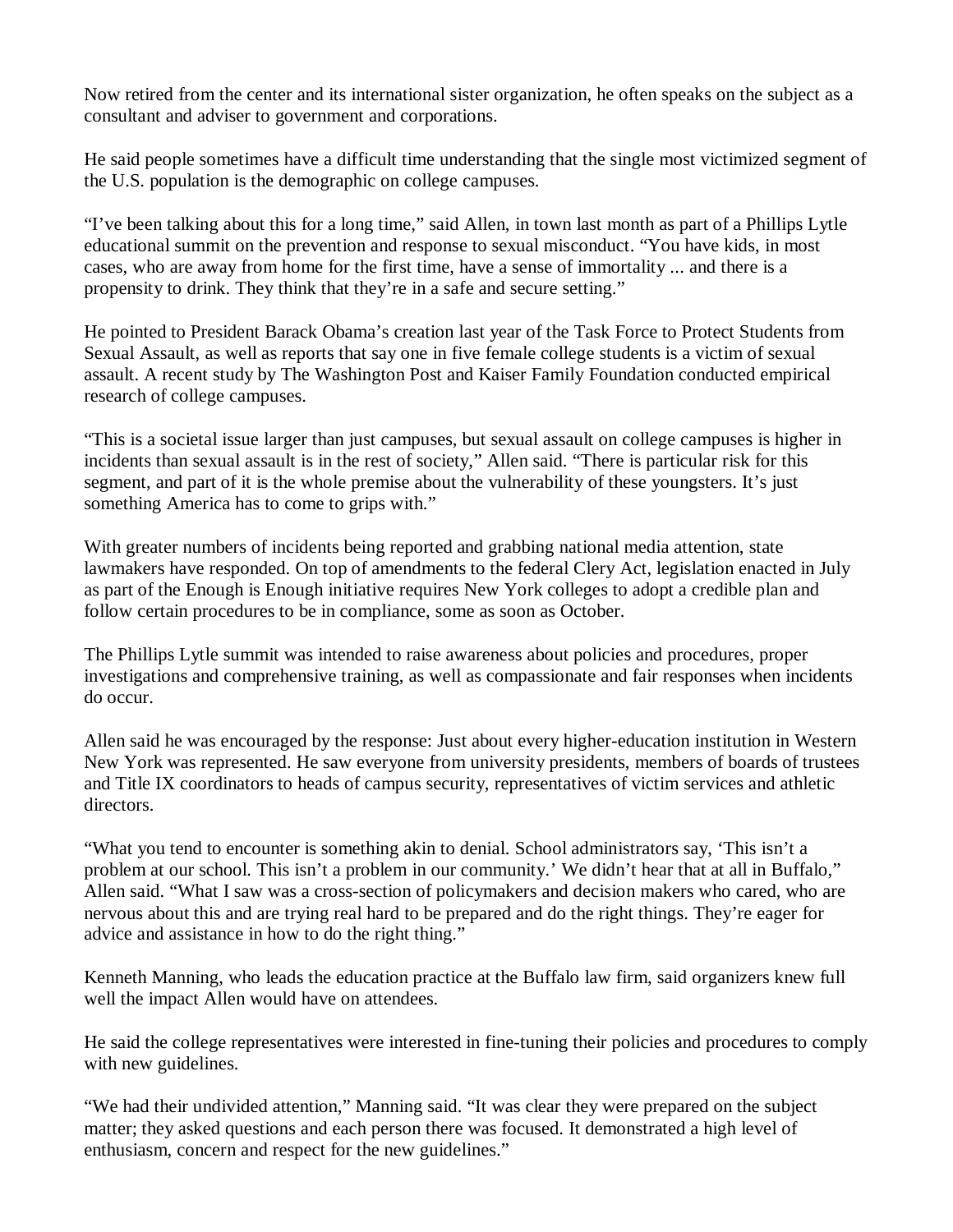Amanda Lowe, a Phillips Lytle attorney with experience in Title IX and Clery Act violations, said universities are simply trying to "get it right" and create a safe campus.

Allen said many institutions know the requirements but have questions about how to execute some of them. With compliance for Enough is Enough set for next month, officials recognize that it's a serious issue that must be addressed.

Colleges are feeling the pressure, according to Allen. There are 117 American institutions under federal investigation for violations of Title IX, and there are more in New York than any other state. Enough is Enough adds an important layer of regulatory obligations.

"This is a very challenging situation for a college," he said. "These are people who are not trained lawyers and do not have judicial experience, and suddenly they're thrust into this role. So the support and advice of a respected law firm like Phillips Lytle, I think, is essential."

What started as informal discussion while representing higher-ed clients evolved into more calls from places looking for legal help, according to Manning.

Phillips Lytle expanded its practice group and sharpened its focus, creating a campus accountability team so the firm would be "thought leaders in the field," he said.

Last month's summit in Buffalo was an outgrowth of a program Phillips Lytle presented in New York City several months earlier.

## **Campus 'epidemic'**

Allen said it's a good thing people are paying attention because the issue has reached epidemic proportions. He described sexual assault as crimes that society has not identified: Victims are hidden, he said, and colleges aren't equipped to play the role of investigator and provider of due process.

Research also shows that one in 20 male college students will be sexually assaulted on campus this year, and Allen is convinced those assaults are understated because men are less likely to report them.

The Justice Department, in its research from 2000, indicated that only 5 percent of campus assaults are actually reported. More recent research shows that the number has climbed to 20 percent, but that means four out of five don't get reported.

There's also the alcohol factor, Allen said. A Harvard study found that more than 40 percent of college students binge drink. And the Washington Post said 14 percent of sexual assault victims are incapacitated.

The typical response by a college is to protect itself, Allen said.

He said victims may be reluctant to subject themselves to the criminal justice system but may be more comfortable with a campus-based process.

"Colleges must demonstrate concern for the victim and send a message to the public that they care and they're going to take positive, proactive steps to do what they're obligated to do by law, but also to do everything they can for these victims and to make sure it doesn't happen again," he said.